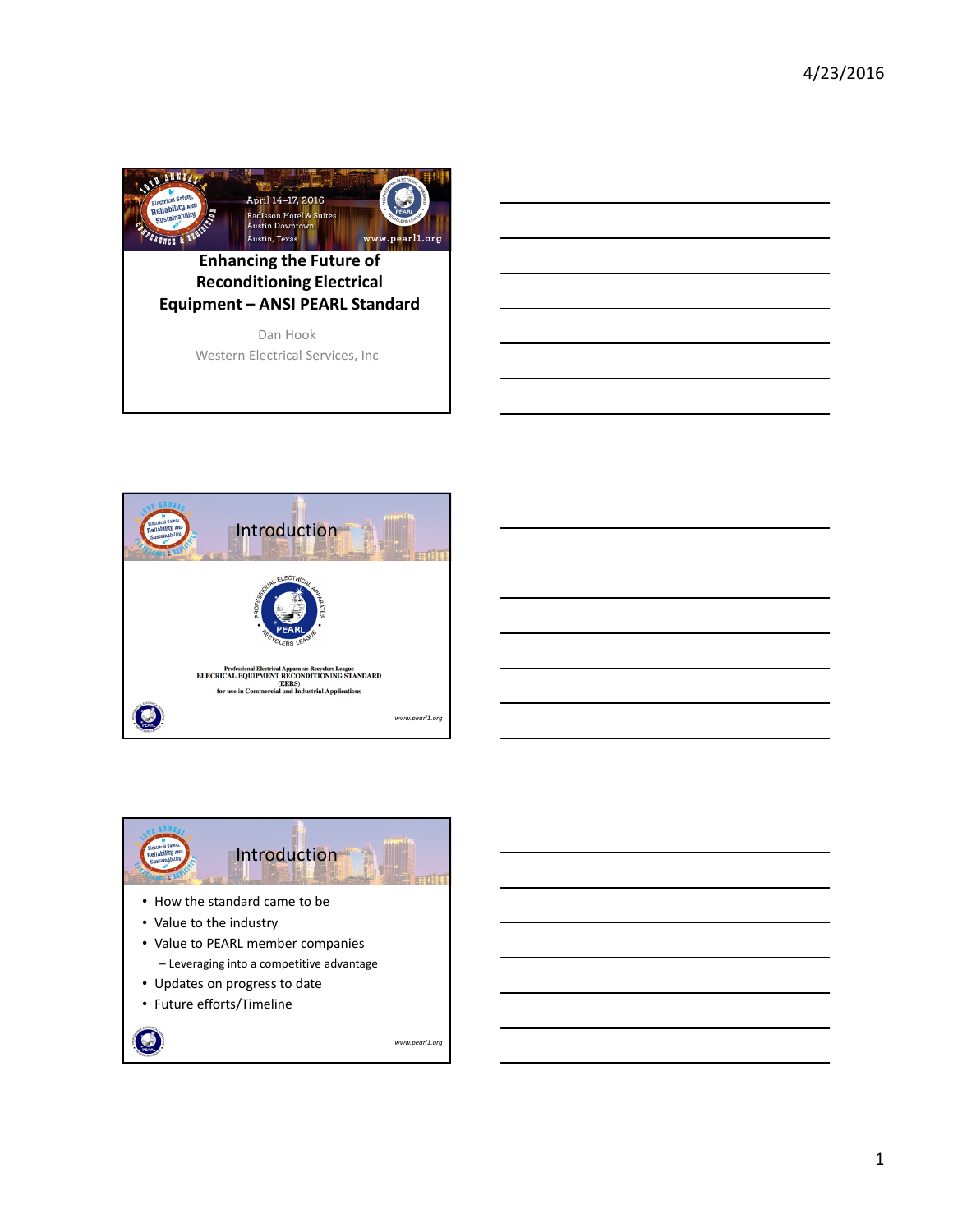



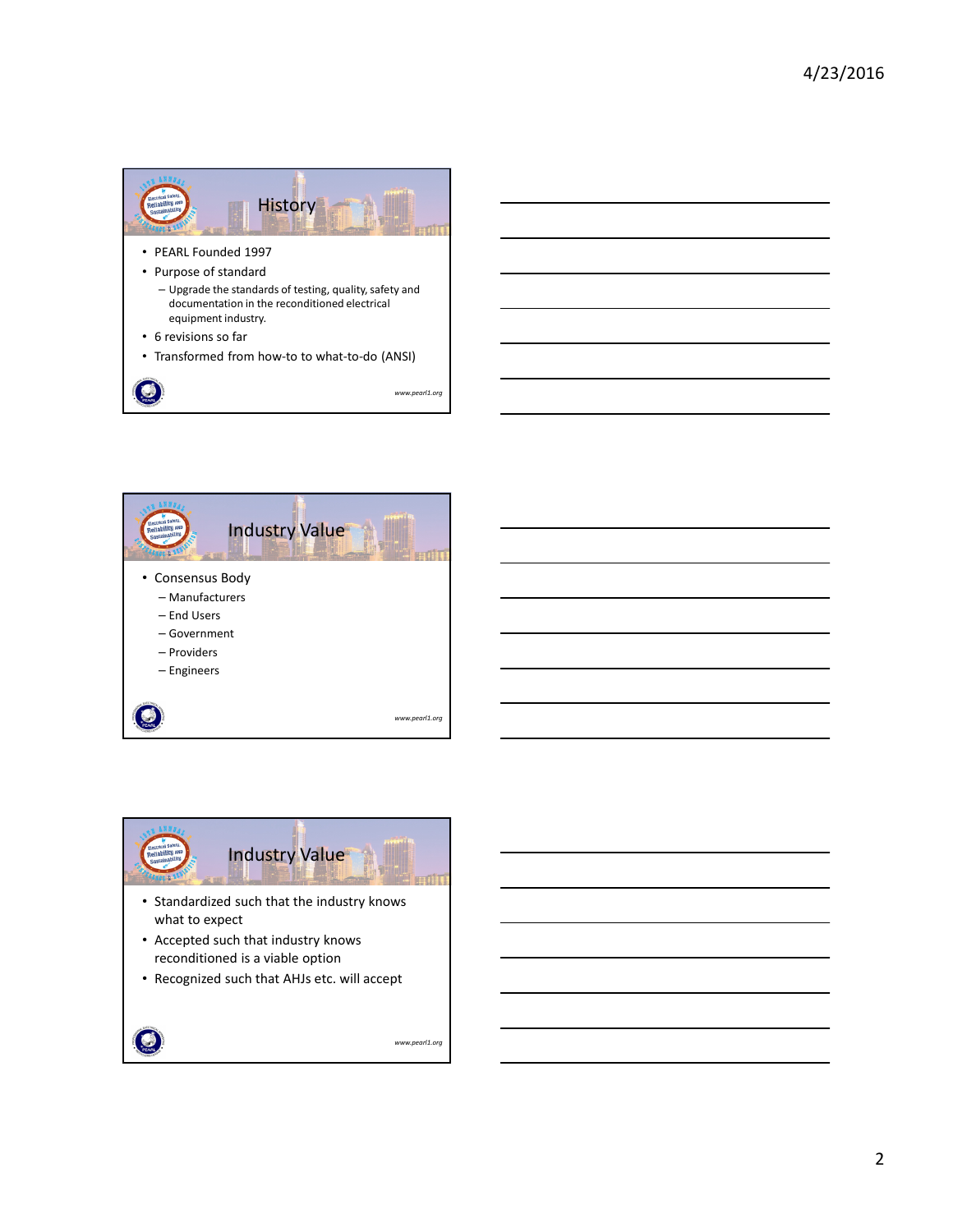





3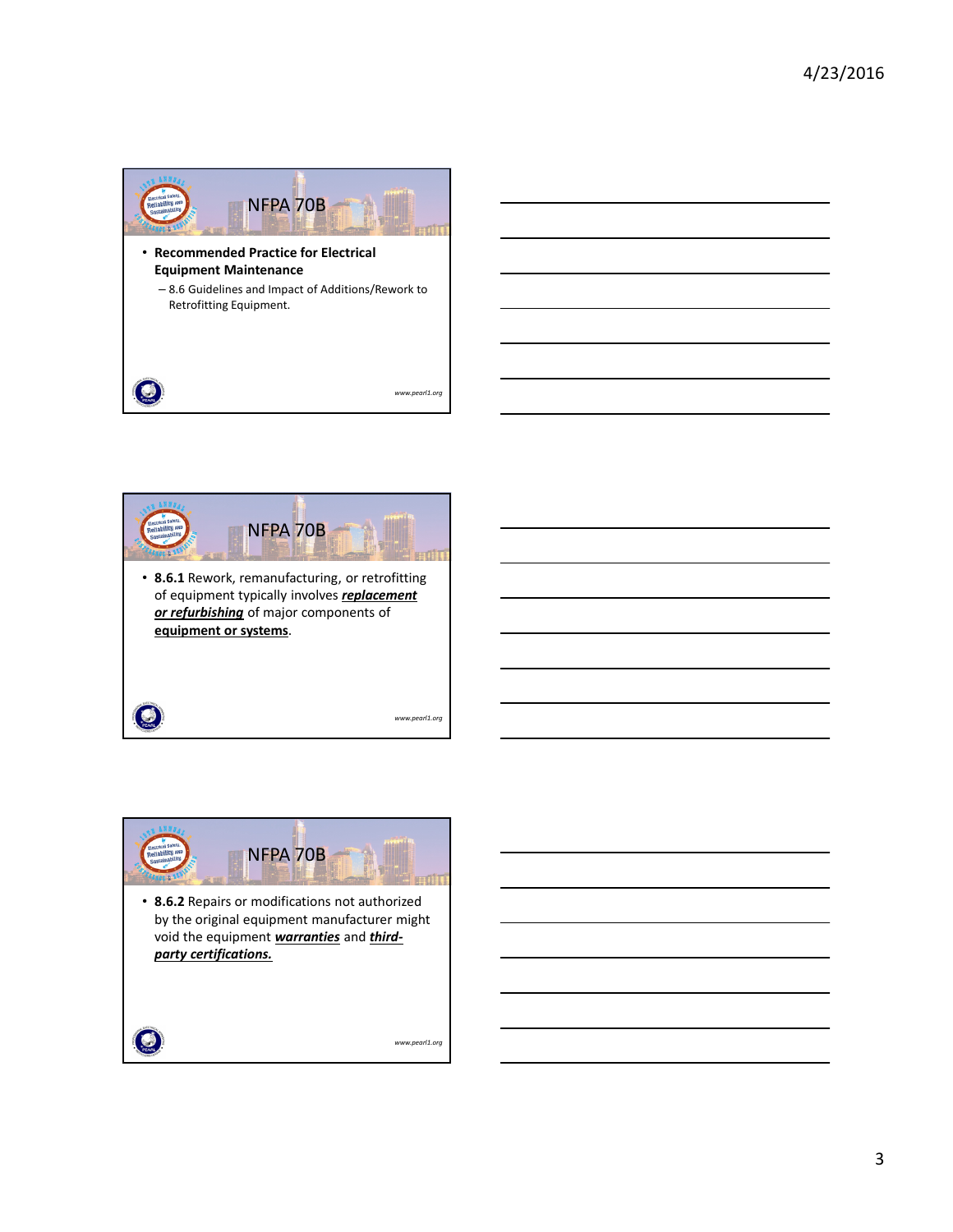





4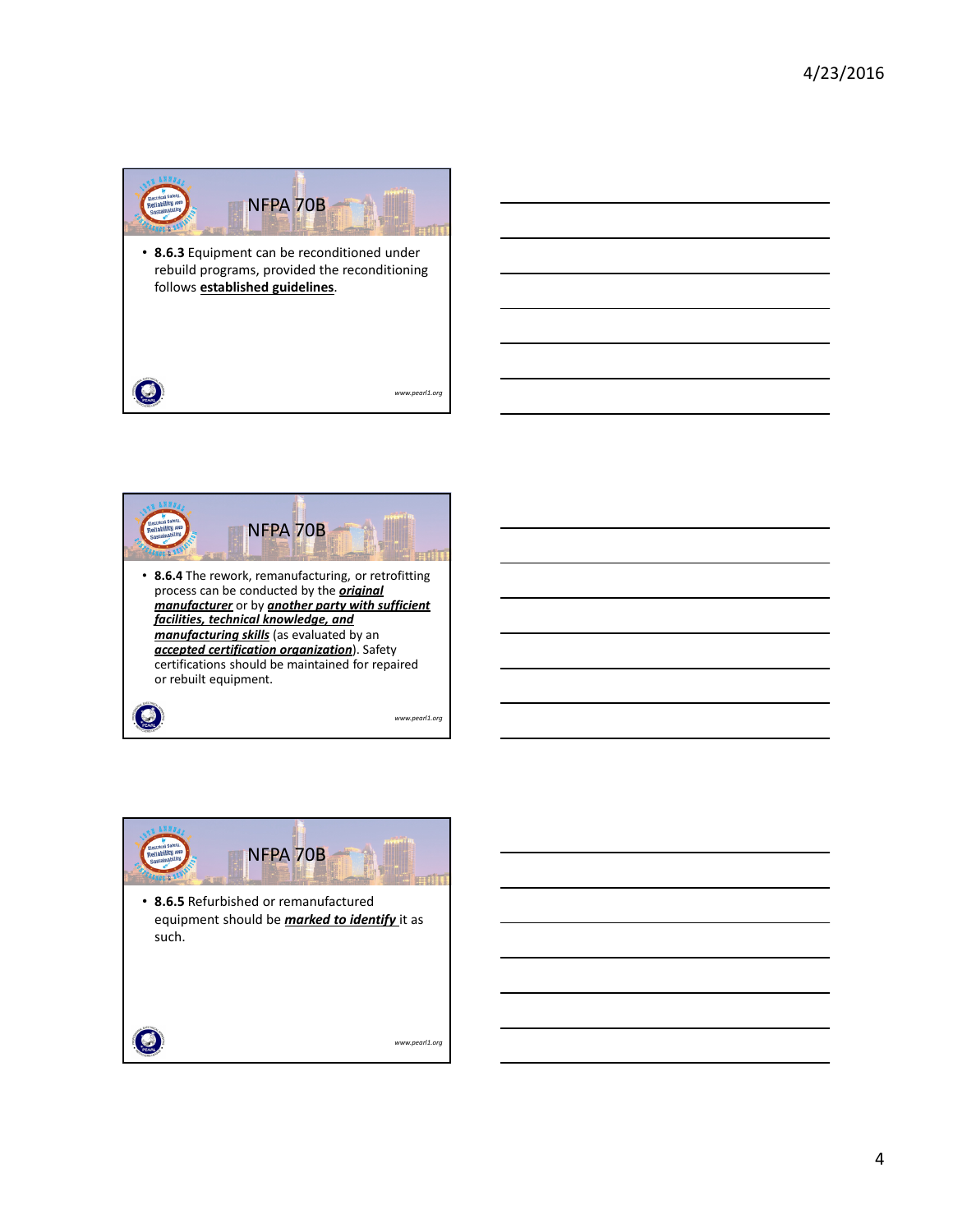



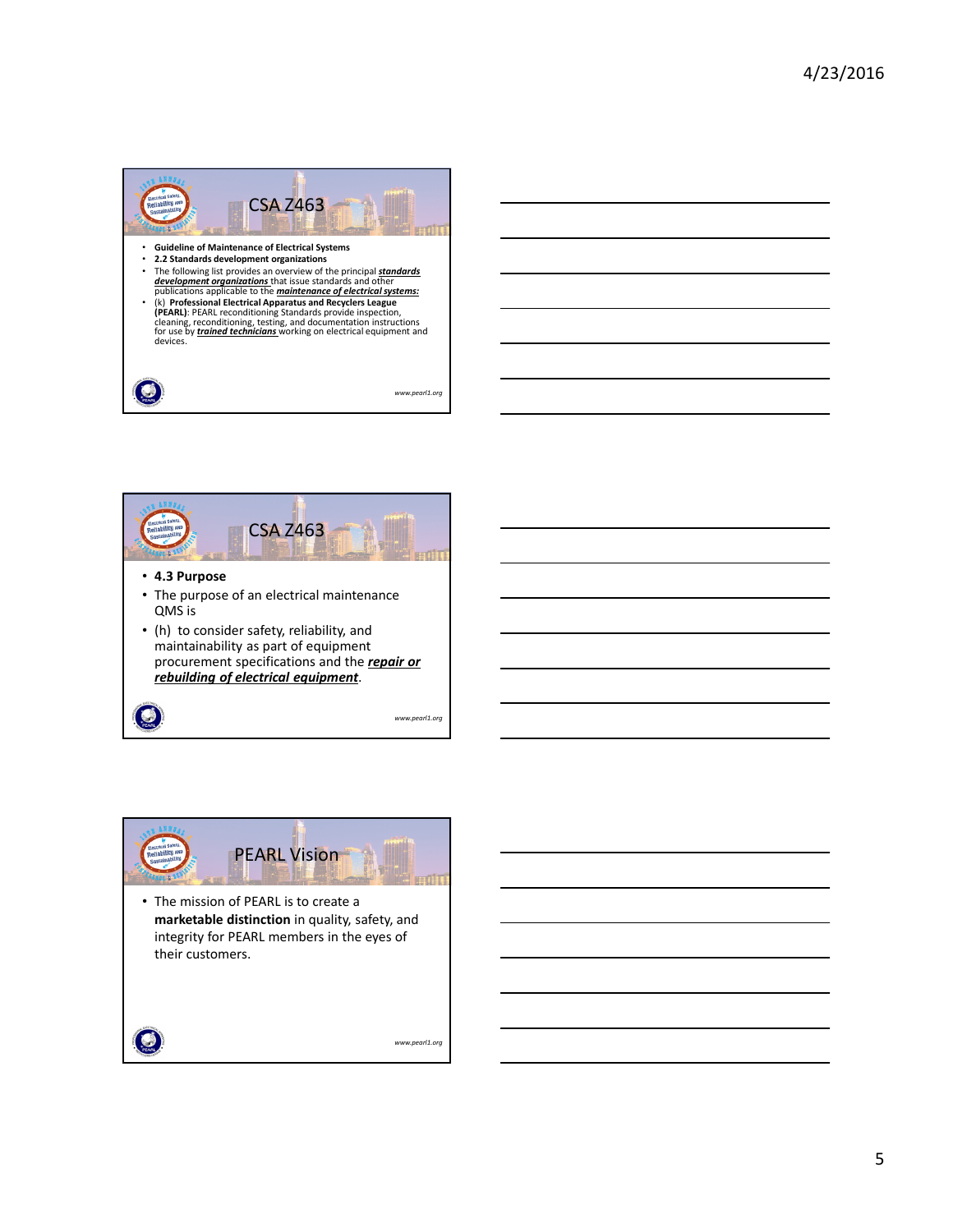





• Specified voltage ranges vice LV and MV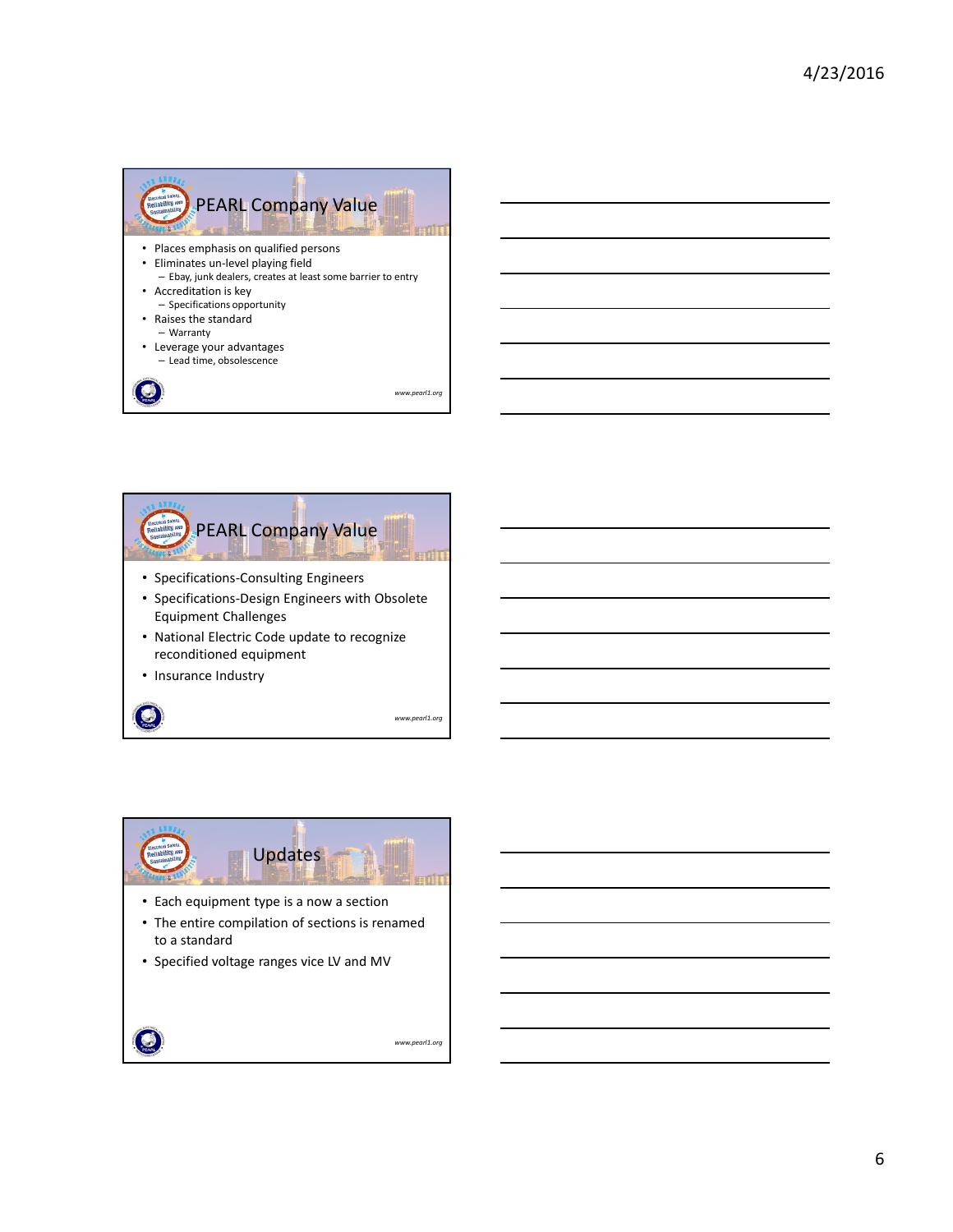



*www.pearl1.org*



7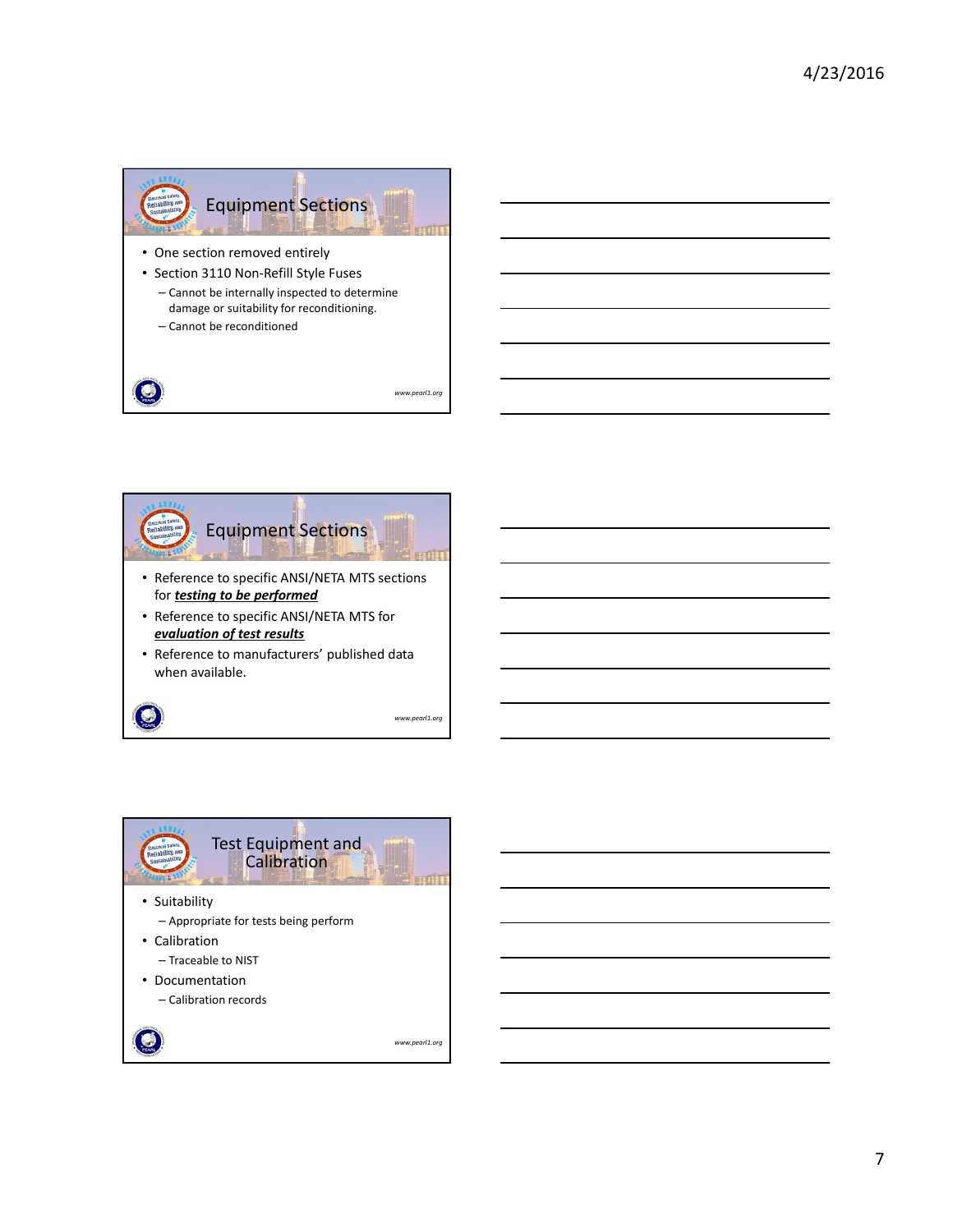![](_page_7_Picture_1.jpeg)

- The ANSI/PEARL Electrical Reconditioning Standard procedures shall only be performed by Qualified Technicians as described below:
	- A qualified person has *received training in and has demonstrated skills and knowledge* in one or more of the following: construction, assembly, testing, inspection, and/or operation of electric equipment and installations and the hazards involved.

۹

![](_page_7_Picture_5.jpeg)

![](_page_7_Picture_6.jpeg)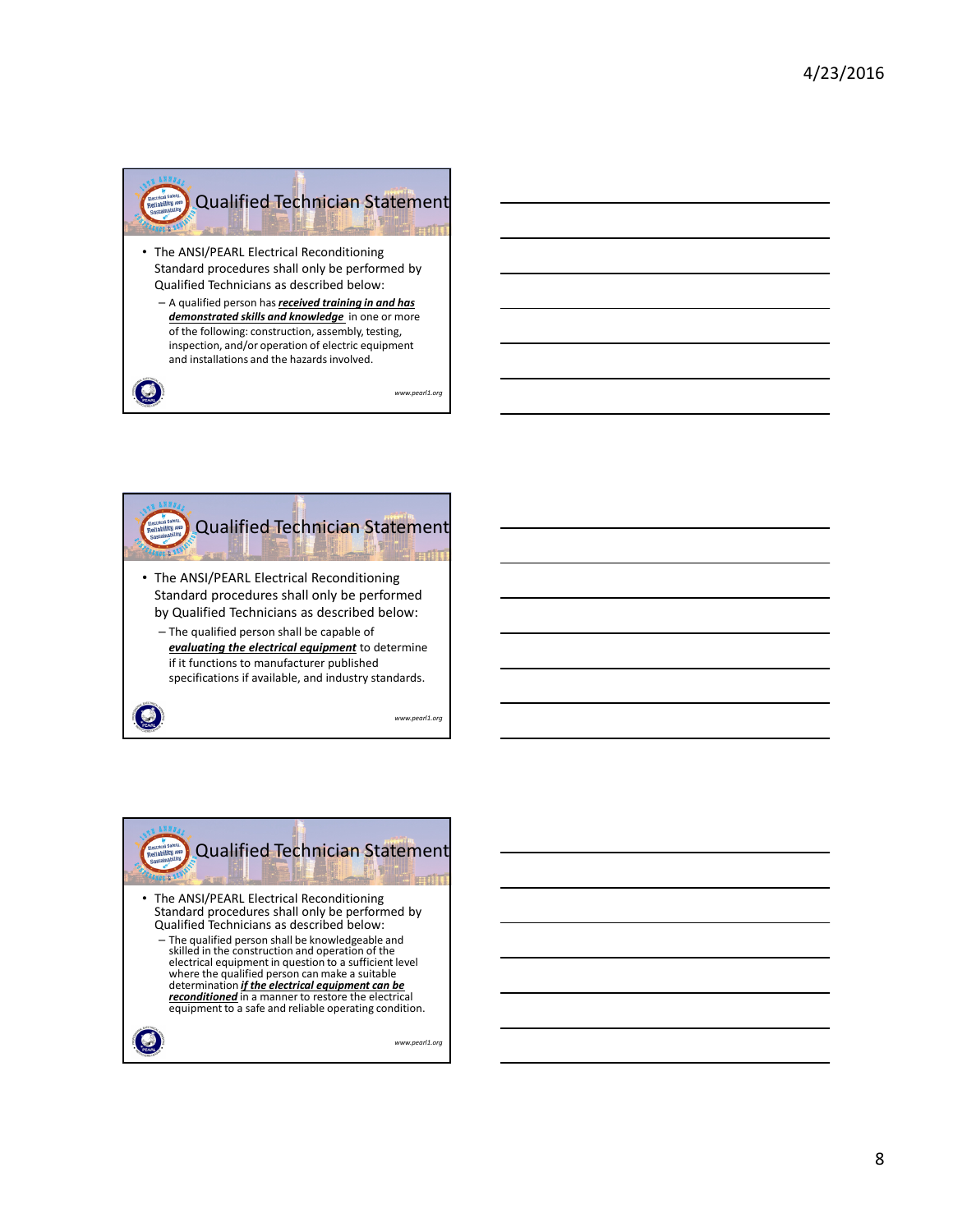![](_page_8_Picture_1.jpeg)

![](_page_8_Picture_2.jpeg)

![](_page_8_Picture_3.jpeg)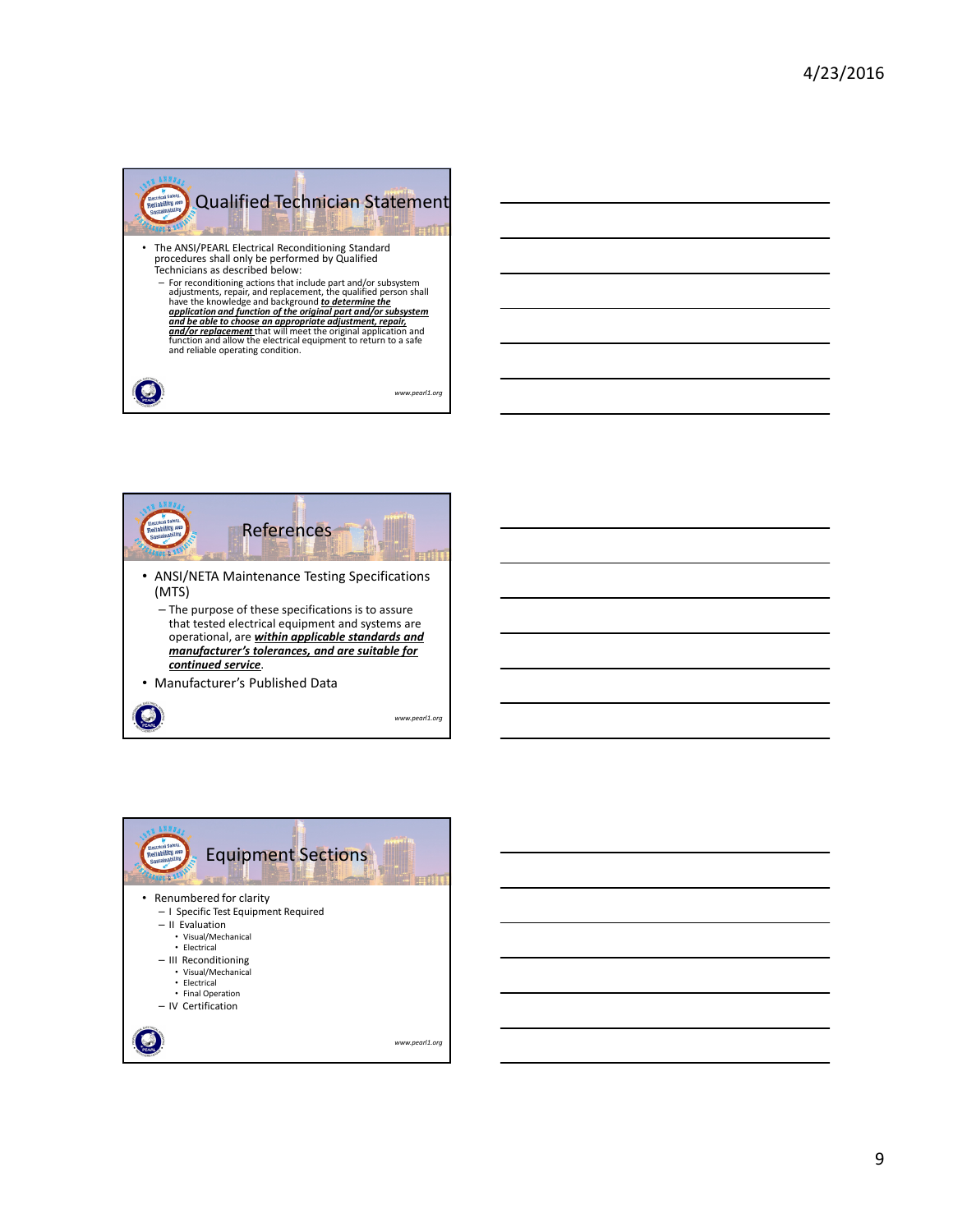![](_page_9_Picture_1.jpeg)

- Removed entirely
	- Reference given to manufacturers' published data when available.
	- Reference given to ANSI/NETA MTS to determine suitability for continued service.

*www.pearl1.org*

![](_page_9_Picture_6.jpeg)

![](_page_9_Picture_7.jpeg)

## Standards Activity/Timeline**urdin**

- Last month resubmitted for 2<sup>nd</sup> round of public review and consensus body voting
- 2<sup>nd</sup> round ends May 24<sup>th</sup>
- Attempt to resolve any negative comments
- Official voting submitted to ANSI
- Appeals, if any

*www.pearl1.org*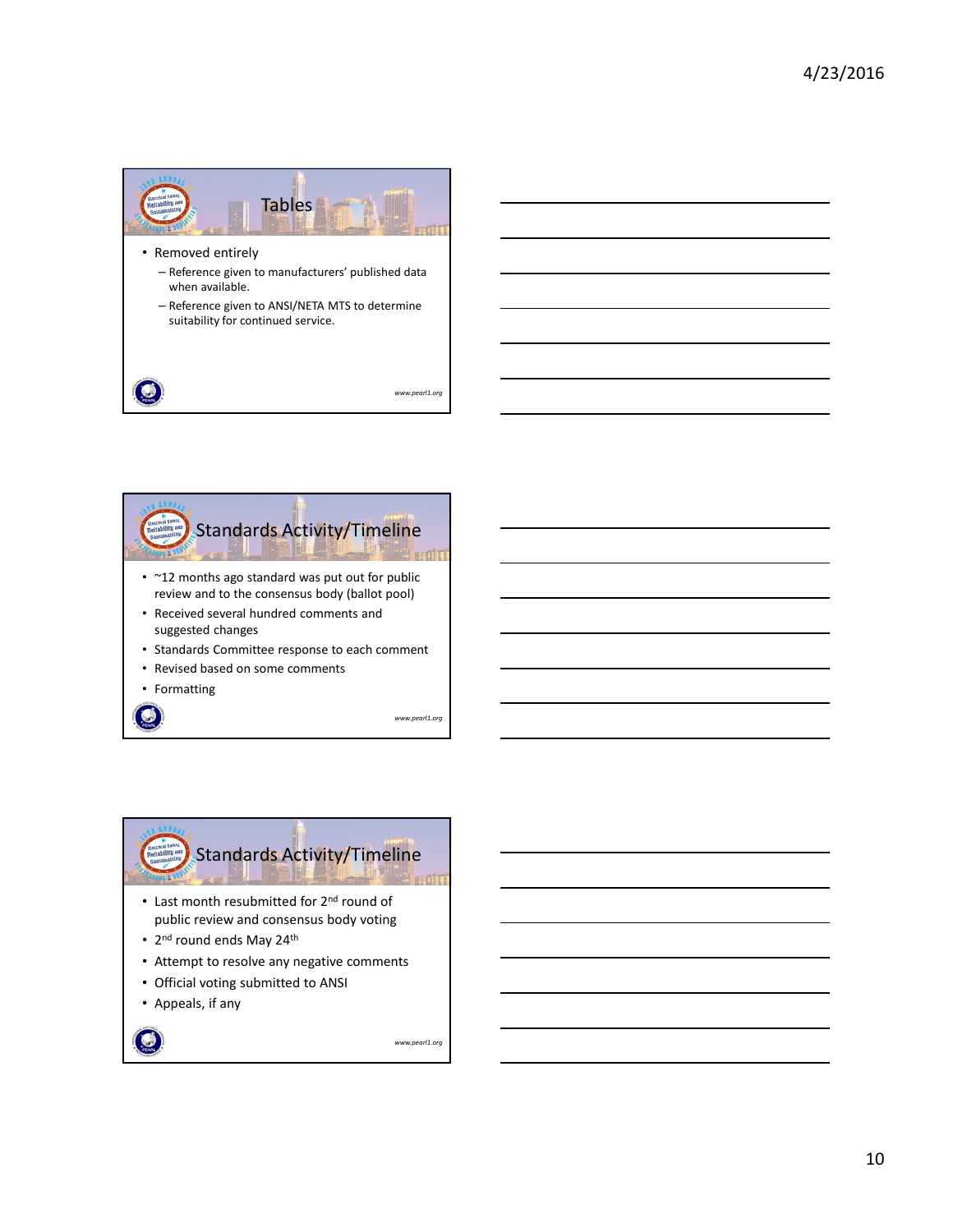![](_page_10_Figure_1.jpeg)

 $\odot$ 

![](_page_10_Picture_3.jpeg)

![](_page_10_Picture_4.jpeg)